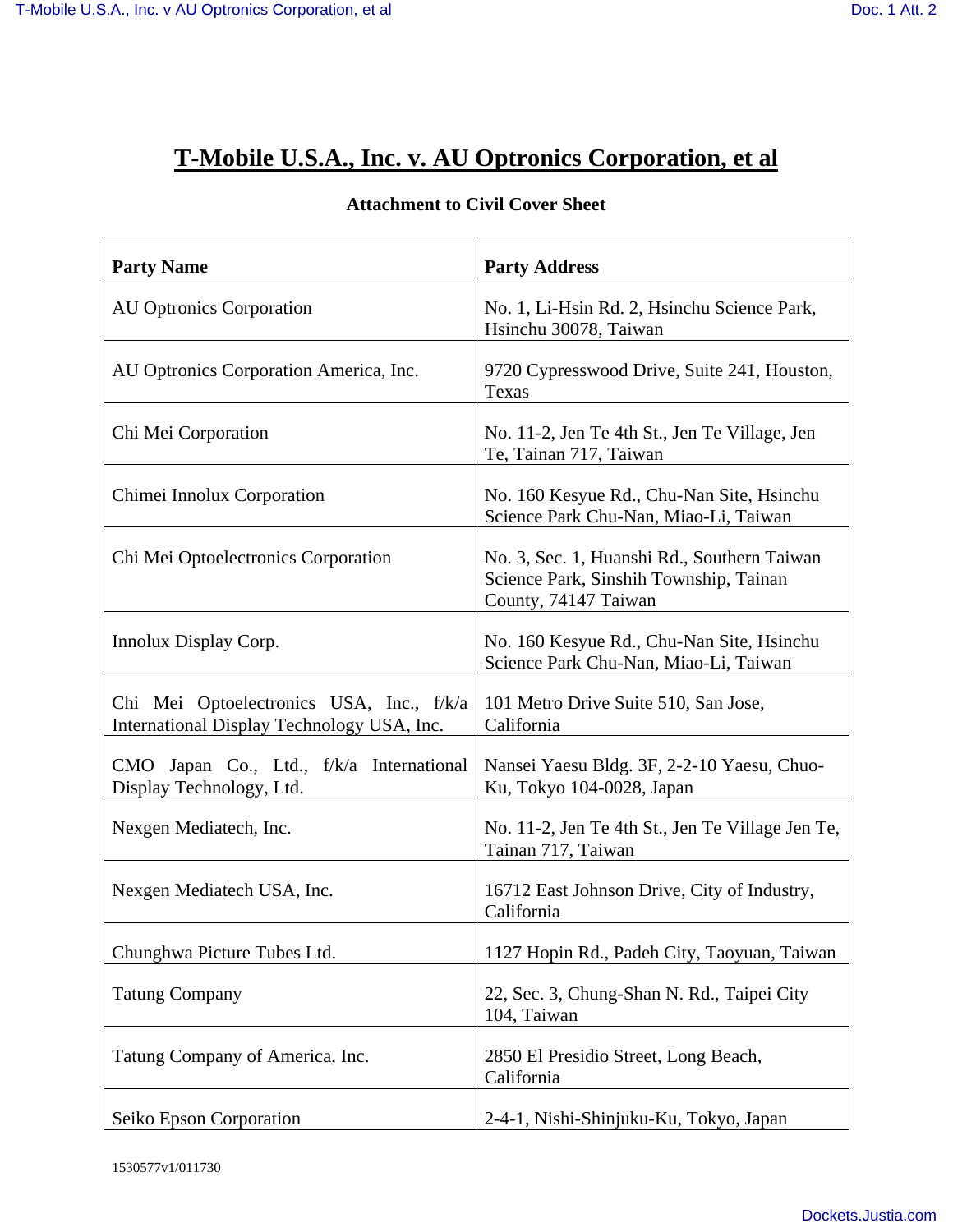| <b>Epson Imaging Devices Corporation</b>                        | 4F Annex, World Trade Center Building, 2-4-1<br>Hamamatsu-Cho, Minato-Ku, Tokyo 105-<br>6104, Japan |
|-----------------------------------------------------------------|-----------------------------------------------------------------------------------------------------|
| Epson Electronics America, Inc.                                 | 2580 Orchard Parkway, San Jose, California                                                          |
| HannStar Display Corporation                                    | No. 480, Rueiguang Road, 12th Floor, Neihu<br>Chiu, Taipei 114, Taiwan                              |
| Hitachi, Ltd.                                                   | 6-6 Marunouchi 1-Chome, Chiyoda-Ku,<br>Tokyo, 100-8280                                              |
| Hitachi Displays, Ltd.                                          | AKS Bldg. 5F, 6-2 Kanda Neribei-cho 3,<br>Chiyoda-Ku, Tokyo, 101-0022, Japan                        |
| Hitachi Electronic Devices (USA), Inc.                          | 575 Mauldin Road, Greenville, South Carolina<br>29607                                               |
| LG Display Co., Ltd., f/k/a LG Philips LCD<br>Co., Ltd.         | 20 Yoido-Dong, Youngdungpo-Gu, Seoul,<br>150-72 1, Republic of Korea                                |
| LG Display America, Inc. f/k/a/ LG Philips<br>LCD America, Inc. | 150 East Brokaw Rd., San Jose, CA 95112                                                             |
| Philips Electronics North America Corporation                   | 3000 Minuteman Road, Andover,<br>Massachusetts 01810                                                |
| Samsung Electronics Co., Ltd.                                   | Samsung Main Building, 250-2 Ga, Taepyung-<br>Ro Chung-Gu, Seoul, Republic of Korea                 |
| Samsung Electronics America, Inc.                               | 105 Challenger Road, Ridgefield Park, New<br>Jersey                                                 |
| Samsung Semiconductor, Inc.                                     | 3655 North First Street, San Jose, California<br>95134                                              |
| Samsung SDI Co., Ltd.                                           | 673-7 Maetan-Dong, Youngton-Gu, Suwon,<br>Republic of Korea                                         |
| Samsung SDI America, Inc.                                       | 3333 Michelin Drive, Suite 700, Irvine,<br>California 92618                                         |
| Sanyo Consumer Electronics, Ltd.                                | 7-101, Tachikawa-cho, Tottori 680-0061,<br>Japan                                                    |
| <b>Sharp Corporation</b>                                        | 22-22 Nagaike-cho, Abeno-ku, Osaka 545-<br>8522, Japan                                              |